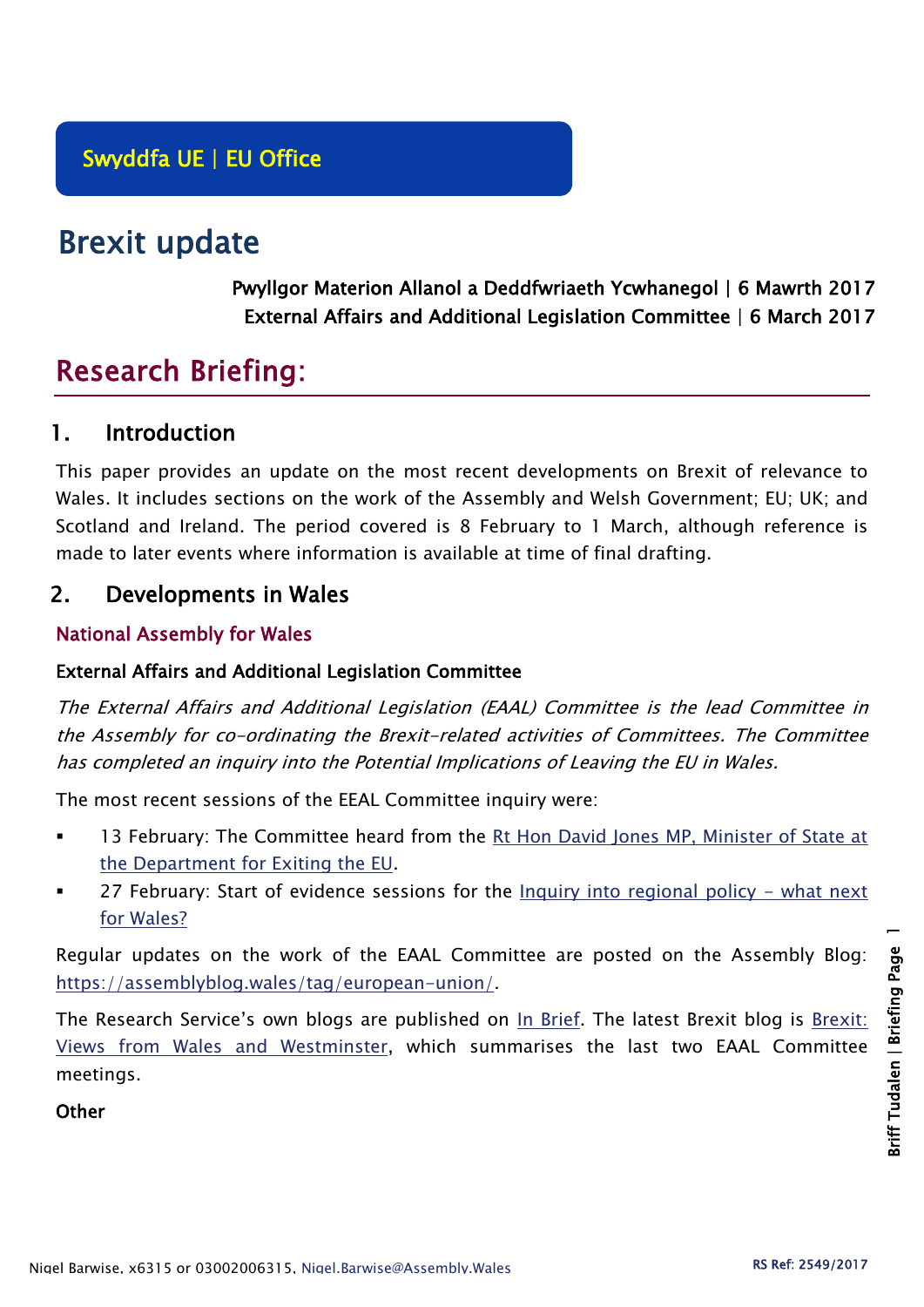The Climate Change, Environment and Rural Affairs Committee is carrying out an inquiry into [Marine Protected Areas in Wales,](http://senedd.assembly.wales/mgIssueHistoryHome.aspx?IId=16663) and an inquiry into the [Future of Agricultural and Rural](http://senedd.assembly.wales/mgIssueHistoryHome.aspx?IId=15876)  [Development Policies in Wales.](http://senedd.assembly.wales/mgIssueHistoryHome.aspx?IId=15876)

The Equality, Local Government and Communities Committee has just closed its consultation on [What will human rights in Wales look like after Brexit?](http://senedd.assembly.wales/mgConsultationDisplay.aspx?id=244&RPID=1008299204&cp=yes)

'The implications of Brexit for the medical workforce' is explicitly included in the terms of reference for the Health, Social Care and Sport Committee's current inquiry on [medical](http://senedd.assembly.wales/mgIssueHistoryHome.aspx?IId=16122)  [recruitment.](http://senedd.assembly.wales/mgIssueHistoryHome.aspx?IId=16122) This inquiry will continue gathering oral evidence throughout March.

#### Plenary debates

7 February: Debate: ["Securing Wales' Future": Transition from the European Union to a new](http://www.assembly.wales/en/bus-home/pages/rop.aspx?meetingid=4081&assembly=5&c=Record%20of%20Proceedings#457176)  [relationship with Europe.](http://www.assembly.wales/en/bus-home/pages/rop.aspx?meetingid=4081&assembly=5&c=Record%20of%20Proceedings#457176)

#### Welsh Government

6 February: [Cabinet Secretary announces support to help Welsh fishermen access millions of](http://gov.wales/newsroom/environmentandcountryside/2017/170206-support-to-help-welsh-fishermen-access-millions-of-pounds-of-european-funding/?lang=en)  [pounds of European funding.](http://gov.wales/newsroom/environmentandcountryside/2017/170206-support-to-help-welsh-fishermen-access-millions-of-pounds-of-european-funding/?lang=en)

9 February: [Mark Drakeford meets European Investment Bank to discuss infrastructure](http://gov.wales/newsroom/finance1/2017/58902382/?lang=en)  [investment opportunities in Wales.](http://gov.wales/newsroom/finance1/2017/58902382/?lang=en)

17 February: [Ken Skates visits Chongqing and Shanghai to cement Welsh links with China.](http://gov.wales/newsroom/businessandeconomy/2017/170217-ken-skates-visits-chongqing-and-shanghai-to-cement-welsh-links-with-china/?lang=en)

21 February: More than  $E1m$  of EU funds will be invested in a new project to support the [growth of the shellfish industry in Wales and Ireland.](http://gov.wales/newsroom/finance1/2017/58921316/?lang=en)

23 February: A [graduate programme helping to develop and retain industry professionals](http://gov.wales/newsroom/finance1/2017/58927103/?lang=en) and future leaders in Wales' financial services sector is being extended for a further two years following a £1m EU funding boost.

24 February: [Out of Work Service funding extended until 2020.](http://gov.wales/newsroom/health-and-social-services/2017/out-of-work/?lang=en)

28 February: [Our special relationship must boost trade and remove barriers](http://gov.wales/newsroom/firstminister/2017/170228usa/?lang=en) - First Minister's message ahead of United States visit.

#### News

10 February: [NFU Cymru's Brexit Policy Paper](https://www.nfu-cymru.org.uk/news/latest-news/nfu-cymrus-brexit-policy-paper/)

21 February: [Unique position of Wales must be recognised in future of agri-planning](http://fuw.org.uk/7725/) (FUW)

- 21 February: [Farmers call for labour certainty to help feed the nation](http://www.cla.org.uk/latest/news/all-news/farmers-call-labour-certainty-help-feed-nation) (CLA)
- 22 February: [NFU highlights its Brexit priorities for Wales](https://www.nfu-cymru.org.uk/news/latest-news/union-highlights-its-brexit-priorities-for-wales/)

2 March: [Eluned Morgan AM \(and former MEP\) gave the keynote speech on Brexit](https://www.aber.ac.uk/en/news/archive/2017/02/title-197939-en.html) at Aberystwyth University.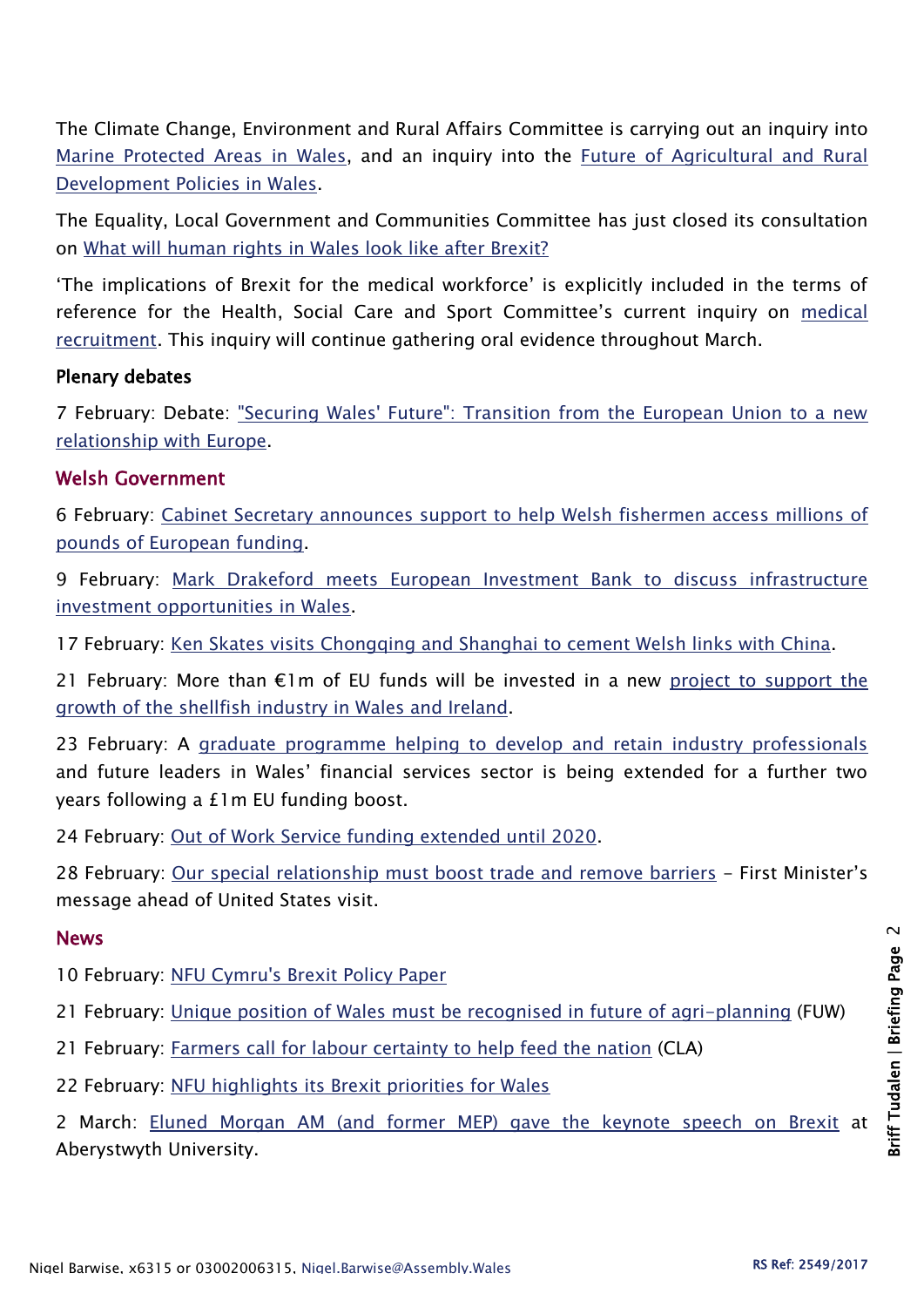# 3. EU developments

#### European Council

20 February: [Remarks by President Donald Tusk after his meeting with Vice President of the](http://www.consilium.europa.eu/en/press/press-releases/2017/02/20-tusk-remarks-meeting-us-vice-president-pence/)  [United States Mike Pence.](http://www.consilium.europa.eu/en/press/press-releases/2017/02/20-tusk-remarks-meeting-us-vice-president-pence/)

8 March: [Tripartite Social Summit.](http://www.consilium.europa.eu/en/meetings/european-council/2017/03/08/)

#### 9-10 March: [European Council:](http://www.consilium.europa.eu/en/meetings/european-council/2017/03/09-10-euco-annotated-draft-agenda_pdf/)

The spring European Council will focus on jobs, growth and competitiveness. Leaders will discuss the economic situation in Europe, [trade policy,](http://www.consilium.europa.eu/en/policies/trade-agreements/) progress made on files related to the [single market strategy,](http://www.consilium.europa.eu/en/policies/deeper-single-market/) as well as the first phase of the [2017 European](http://www.consilium.europa.eu/en/policies/european-semester/2017/)  [Semester.](http://www.consilium.europa.eu/en/policies/european-semester/2017/)

[On migration leaders will review what has been done](http://www.consilium.europa.eu/en/policies/migratory-pressures/) to implement [decisions taken at](http://www.consilium.europa.eu/en/meetings/european-council/2017/02/03-informal-meeting/)  [the informal summit in Malta](http://www.consilium.europa.eu/en/meetings/european-council/2017/02/03-informal-meeting/) on 3 February concerning the Central Mediterranean route.

The heads of state or government will also assess the implementation of its December 2016 conclusions on [external security and defence.](http://www.consilium.europa.eu/en/policies/defence-security/)

The leaders will also discuss the situation in the Western Balkans.

Finally, the European Council is expected to elect its President for the period from 1 June 2017 to 30 November 2019.

On Friday 10 March there will be an informal meeting of the 27 heads of state or government of the EU to prepare for the [60th anniversary of the Rome Treaties.](http://www.consilium.europa.eu/en/meetings/european-council/2017/03/25-informal-meeting/)

#### European Commission

10 February: Speech by Vice-President Dombrovskis in London, at Bloomberg: [Upholding a](http://europa.eu/rapid/press-release_SPEECH-17-261_en.htm)  [strong international financial system.](http://europa.eu/rapid/press-release_SPEECH-17-261_en.htm)

13 February: [Winter 2017 Economic Forecast:](http://europa.eu/rapid/press-release_IP-17-251_en.htm) Navigating through choppy waters - All EU Member States' economies set to grow in 2016, 2017 and 2018.

15 February: [Commission warns Germany, France, Spain, Italy and the United Kingdom of](http://europa.eu/rapid/press-release_IP-17-238_en.htm)  [continued air pollution breaches.](http://europa.eu/rapid/press-release_IP-17-238_en.htm)

20 February: [Energy consumption in 2015-Energy consumption in the EU below its 1990](http://europa.eu/rapid/press-release_STAT-17-307_en.htm)  [level](http://europa.eu/rapid/press-release_STAT-17-307_en.htm)…but EU dependency on fossil fuel imports on the rise.

22 February: [European Semester Winter Package:](http://europa.eu/rapid/press-release_IP-17-308_en.htm) review of Member States' progress towards economic and social priorities.

27 February: How competitive is your region? Commission publishes the [2016 Regional](http://europa.eu/rapid/press-release_IP-17-333_en.htm)  [Competitiveness Index.](http://europa.eu/rapid/press-release_IP-17-333_en.htm)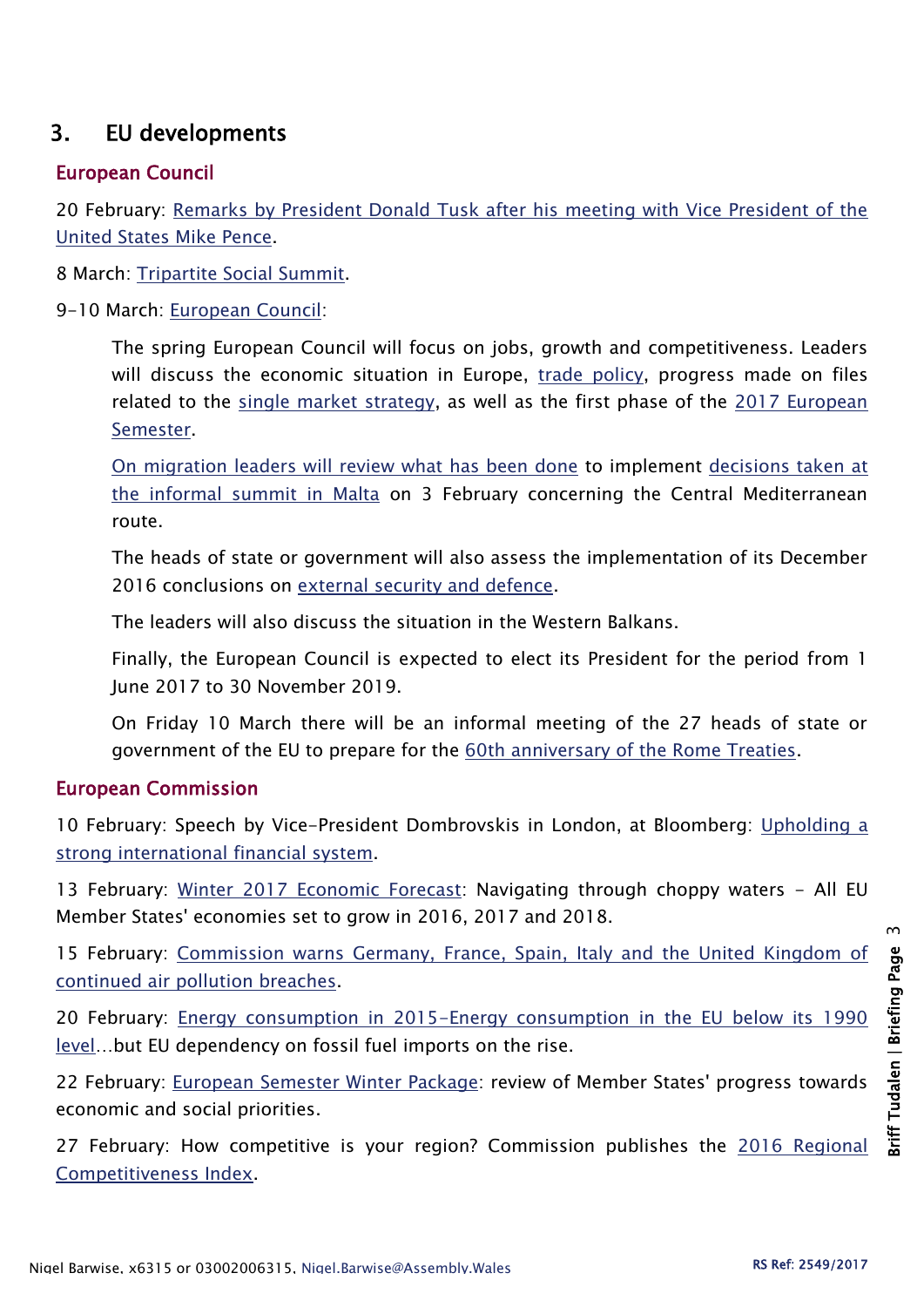1 March: Commission President Juncker presented his [White Paper on the post-Brexit EU.](http://europa.eu/rapid/press-release_IP-17-385_en.htm)

#### European Parliament

15 February: [CETA: MEPs back EU-Canada trade agreement.](http://www.europarl.europa.eu/news/en/news-room/20170209IPR61728/ceta-meps-back-eu-canada-trade-agreement)

#### European News

14 February: [Sovereign secures £150 million European investment for new homes.](http://www.eib.org/infocentre/press/releases/all/2017/2017-028-sovereign-secures-european-investment-for-new-homes.htm) 22 February: [£184 million EIB backing for Northern Powerhouse Investment Fund.](http://www.eib.org/infocentre/press/releases/all/2017/2017-039-pound184-million-eib-backing-for-northern-powerhouse-investment-fund.htm) [Theresa May's Brexit trade bluff](http://www.politico.eu/article/theresa-may-brexit-trade-bluff-uk-economy-negotiation-eu/) – says that "Britain will, ironically, be highly dependent on the EU's goodwill if it wants to pursue its own trade agenda." (Politico, 27 February)

## 4. UK developments

#### UK Government

7 February: UK ministers held the first meeting of a new forum dedicated to discussing the [implications of Brexit for the Overseas Territories.](https://www.gov.uk/government/news/ministers-meet-overseas-territories-to-engage-in-brexit-process)

9 February: Prime Minister's [press conference with Italian Prime Minister Gentiloni.](https://www.gov.uk/government/speeches/pm-press-conference-with-italian-prime-minister-gentiloni-9-february-2017)

13 February: [DExEU Minister visits Welsh companies to discuss Brexit.](https://www.gov.uk/government/news/dexeu-minister-visits-welsh-companies-to-discuss-brexit)

14 February: [Walker: Scottish views will play key part in forming EU exit plans.](https://www.gov.uk/government/news/walker-scottish-views-will-play-key-part-in-forming-eu-exit-plans)

17 February: [We have voted to leave the EU, but not Europe](https://www.gov.uk/government/speeches/we-have-voted-to-leave-the-eu-but-not-europe-article-by-theresa-may) - article by Theresa May in Le Figaro. The Prime Minister met the [Prime Minister of France Bernard Cazeneuve.](https://www.gov.uk/government/news/pm-meeting-with-french-prime-minister-cazeneuve-17-february-2017)

21 February: [David Davis visits Baltic leaders to discuss future](https://www.gov.uk/government/news/david-davis-visits-baltic-leaders-to-discuss-future-relations) relations. Three articles by David Davis in newspapers: [Estonia and the UK will remain close partners after Brexit](https://www.gov.uk/government/speeches/david-davis-estonia-and-the-uk-will-remain-close-partners-after-brexit) -Postimees; [Building a strong new partnership with Lithuania](https://www.gov.uk/government/speeches/building-a-strong-new-partnership-with-lithuania) –Delfi; [The UK post-Brexit: a](https://www.gov.uk/government/speeches/the-uk-post-brexit-a-stronger-and-even-closer-ally-to-latvia)  [stronger and even closer ally to Latvia](https://www.gov.uk/government/speeches/the-uk-post-brexit-a-stronger-and-even-closer-ally-to-latvia) - Latvijas Avīze.

22 February: Brexit [Secretary: It will take years for Brits to fill low-skilled EU migrant jobs.](http://news.sky.com/story/it-will-take-years-for-brits-to-fill-low-skilled-eu-migrant-jobs-says-brexit-secretary-10777345) (Sky News)

23 February: [Theresa May spoke to Australian Prime Minister Malcolm Turnbull](https://www.gov.uk/government/news/pm-call-with-prime-minister-turnbull-of-australia-23-february-2017) about stability in the Middle East, Brexit and a free trade agreement.

Finance Ministers Quadrilateral - 14 February, Edinburgh

Clarity on Brexit - [Finance Ministers voice disappointment following quadrilateral meeting.](http://gov.wales/newsroom/finance1/2017/58911619/?lang=en) The UK Government has failed to provide devolved administrations with necessary information or clarity on how exiting the EU will impact their economies and budgets, the finance ministers of Scotland, Wales and Northern Ireland have said. (Welsh Government)

[Finance Ministers voice disappointment following quadrilateral meeting.](http://news.gov.scot/news/clarity-on-brexit) (Scottish Government)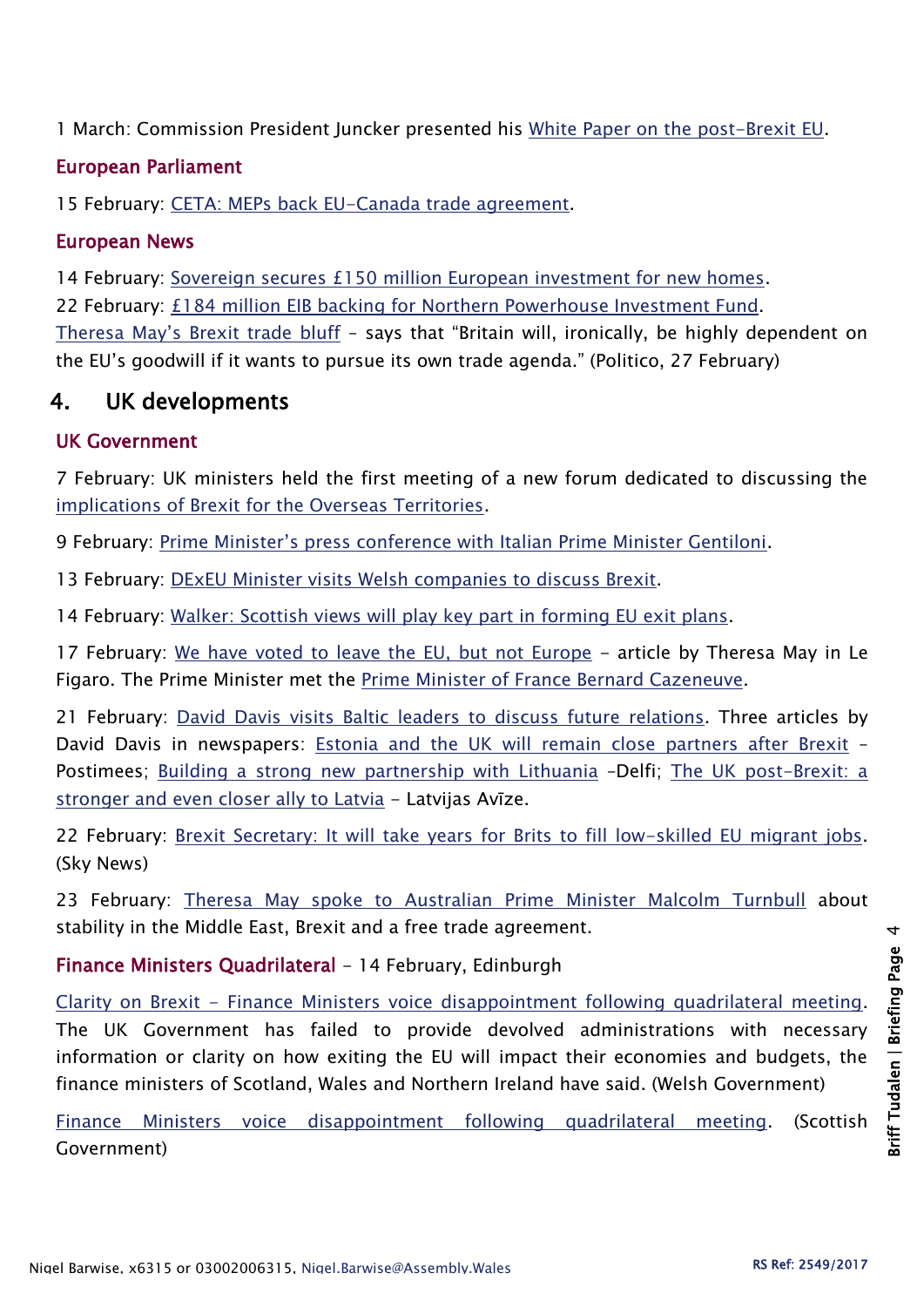#### EC-UK forum – 6 March

David Rees AM will attend from the National Assembly for Wales.

#### House of Commons

6 February: First day of the [Committee stage of the European Union \(Notification of](https://hansard.parliament.uk/commons/2017-02-06/debates/095B1CCD-B543-44BF-A78B-8DBBA95E8EEC/EuropeanUnion(NotificationOfWithdrawal)Bill)  [Withdrawal\) Bill.](https://hansard.parliament.uk/commons/2017-02-06/debates/095B1CCD-B543-44BF-A78B-8DBBA95E8EEC/EuropeanUnion(NotificationOfWithdrawal)Bill) The [committee stage continued](https://hansard.parliament.uk/commons/2017-02-07/debates/63BA059F-1DF7-4FE0-818D-3E34E34A5501/EuropeanUnion(NotificationOfWithdrawal)Bill) on 7 February. The committee stage concluded and the [Third Reading was passed](https://hansard.parliament.uk/commons/2017-02-08/debates/B9545C0C-B593-43E4-A12E-2AD5D47DEFE4/EuropeanUnion(NotificationOfWithdrawal)Bill) on 8 February.

8 February: The House voted to agree the [Comprehensive Economic Trade Agreement \(CETA\)](https://hansard.parliament.uk/commons/2017-02-08/debates/8688DFBA-3EC1-4132-ADEB-BBAEABCE01BAX/ComprehensiveEconomicTradeAgreement(CETA)BetweenTheEUAndCanada) between the EU and Canada.

9 February: Questions on [Leaving the EU: Creative Industries;](https://hansard.parliament.uk/commons/2017-02-09/debates/F6DCE523-C255-41E4-958A-586400DA02BB/LeavingTheEUCreativeIndustries) Comprehensive Economic and [Trade Agreement \(CETA\);](https://hansard.parliament.uk/commons/2017-02-09/debates/B631FA60-75DD-4E84-A136-A12F831420DB/ComprehensiveEconomicAndTradeAgreement) [post-Brexit trade with New Zealand.](https://hansard.parliament.uk/commons/2017-02-09/debates/D5EC4C80-AE65-4065-82A5-6A61140CAAD0/NewZealand)

24 January: Westminster Hall debate: [Leaving the EU: Animal Welfare Standards in Farming.](https://hansard.parliament.uk/commons/2017-01-24/debates/7E2FCDD9-C80D-4488-92C5-1783E703AC45/LeavingTheEUAnimalWelfareStandardsInFarming)

7 February: The Economic Affairs Committee hears evidence from leading economists for its new inquiry into the [impact of Brexit on the UK labour market.](http://www.parliament.uk/business/committees/committees-a-z/lords-select/economic-affairs-committee/news-parliament-2015/academics-brexit-evidence-session/)

8 February: Environment, Food and Rural Affairs Committee held the first evidence session of its [feeding the nation: labour constraints inquiry.](http://www.parliament.uk/business/committees/committees-a-z/commons-select/environment-food-and-rural-affairs-committee/news-parliament-2015/feeding-the-nation-labour-constraints-evidence-16-17/)

8 February: The Northern Ireland Affairs Committee took evidence from Ireland's Ambassador for their inquiry [Future of the land border with the Republic of Ireland.](http://data.parliament.uk/writtenevidence/committeeevidence.svc/evidencedocument/northern-ireland-affairs-committee/future-of-the-land-border-with-the-republic-of-ireland/oral/47122.html) On 22 February [representatives from Northern Ireland's manufacturing industry](http://www.parliament.uk/business/committees/committees-a-z/commons-select/northern-ireland-affairs-committee/news-parliament-2015/land-border-evidence9-16-17/) were questioned.

8 & 9 February: The Exiting the European Union Committee took evidence from [Scottish](http://data.parliament.uk/writtenevidence/committeeevidence.svc/evidencedocument/exiting-the-european-union-committee/the-uks-negotiating-objectives-for-its-withdrawal-from-the-eu/oral/47051.html) (including Michael Russell MSP) and [Cornish](http://data.parliament.uk/writtenevidence/committeeevidence.svc/evidencedocument/exiting-the-european-union-committee/the-uks-negotiating-objectives-for-its-withdrawal-from-the-eu/oral/47053.html) witnesses for the inquiry UK's negotiating objectives for withdrawal from EU.

10 February: Public Accounts Committee: [Common Agricultural Policy Delivery Programme:](http://www.parliament.uk/business/committees/committees-a-z/commons-select/public-accounts-committee/inquiries/parliament-2015/cap-delivery-progress-review-16-17/)  [Progress Review](http://www.parliament.uk/business/committees/committees-a-z/commons-select/public-accounts-committee/inquiries/parliament-2015/cap-delivery-progress-review-16-17/) report published, awaiting government response.

14 February: [Look carefully at future EU digital laws post-Brexit](http://www.parliament.uk/business/committees/committees-a-z/commons-select/european-scrutiny-committee/news-parliament-20151/digital-laws-post-brexit-report-published-16-17/) - European Scrutiny Committee.

20: February: The Welsh Affairs Committee begin their inquiry into the implications for Wales of the EU referendum result with [evidence about the Brexit process and repatriation of](http://www.parliament.uk/business/committees/committees-a-z/commons-select/welsh-affairs-committee/news-parliament-2015/brexit-wales-evidence-16-17/)  [powers](http://www.parliament.uk/business/committees/committees-a-z/commons-select/welsh-affairs-committee/news-parliament-2015/brexit-wales-evidence-16-17/) from the EU to the UK. From 27-28 February [the committee was in Brussels](http://www.parliament.uk/business/committees/committees-a-z/commons-select/welsh-affairs-committee/news-parliament-2015/brussels-visit-16-17/) to meet MEPs and the Welsh Government Office in Brussels. The Committee hopes to explore the impact of leaving the EU on areas benefitting from grants such as Structural Funding and CAP. Members will also meet delegations from the Flemish Parliament and the Wallonian Region to discuss the Belgian devolution structure, with a particular focus on intergovernmental relations and fiscal devolution.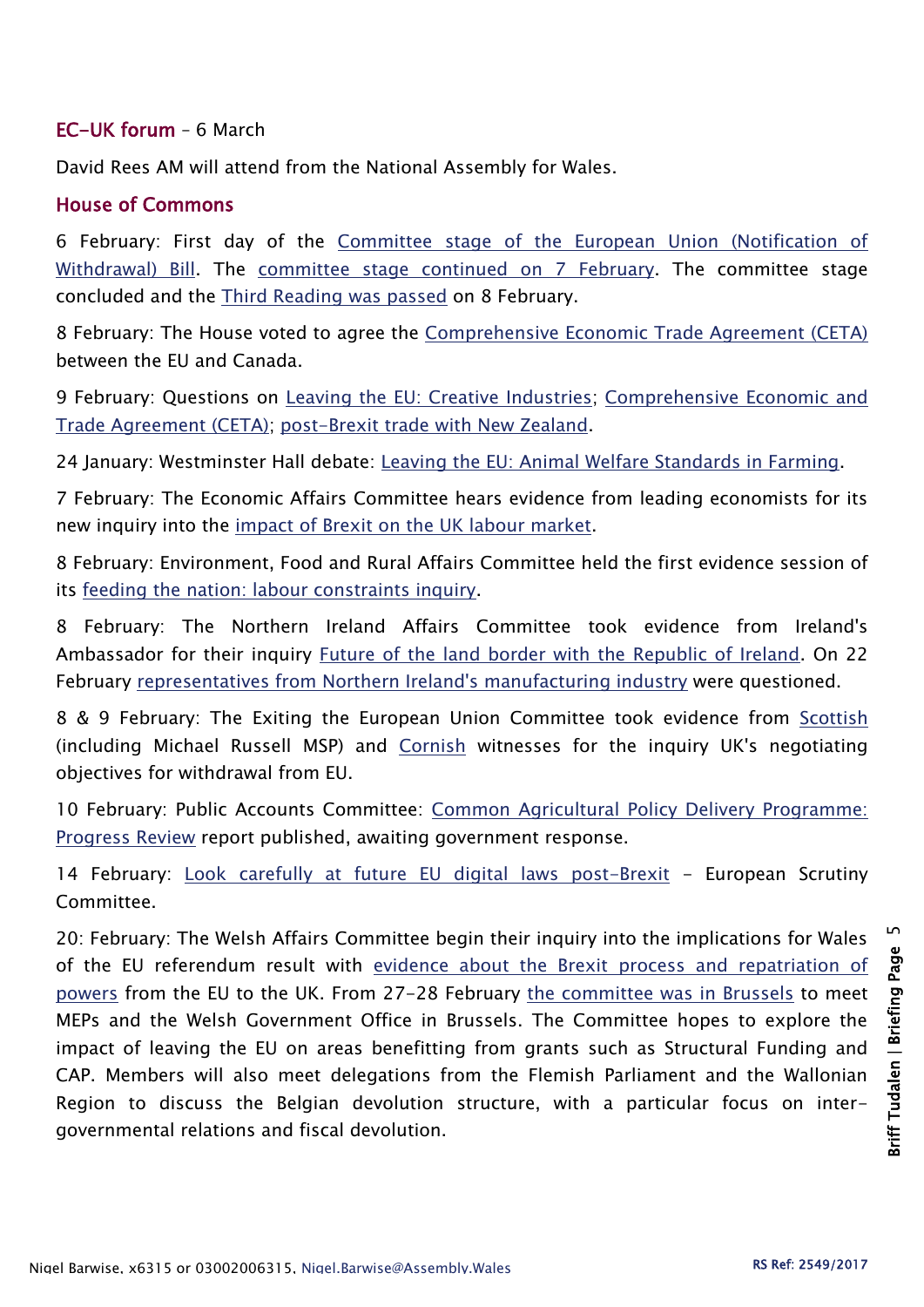21 February: Evidence session for the Future of Chemicals Regulation after the EU [Referendum](http://www.parliament.uk/business/committees/committees-a-z/commons-select/environmental-audit-committee/news-parliament-2015/future-chemicals-brexit-ev2-16-17/) inquiry – Environmental Audit Committee.

21 February: The Health Committee heard from health experts on how Brexit is likely to [affect people seeking healthcare and the recruitment of health and social care staff.](http://www.parliament.uk/business/committees/committees-a-z/commons-select/health-committee/news-parliament-20151/brexit-health-evidence2-16-17/)

21 February: The Exiting the European Union Committee heard about trade policy as part of [the negotiating objectives for withdrawal from the EU.](http://www.parliament.uk/business/committees/committees-a-z/commons-select/exiting-the-european-union-committee/news-parliament-2015/negotiating-objectives-for-eu-withdrawal-13-evidence-16-17/)

22 February: The Justice Committee questioned the Minister of State for Courts and Justice on the [engagement between the UK and the Crown Dependencies on Brexit.](http://www.parliament.uk/business/committees/committees-a-z/commons-select/justice-committee/news-parliament-20151/crown-dependencies-evidence-16-17/)

22 February: The Exiting the European Union Committee heard from Sir Ivan Rogers, former United Kingdom Permanent Representative to the European Union on the [UK's negotiating](http://www.parliament.uk/business/committees/committees-a-z/commons-select/exiting-the-european-union-committee/inquiries/parliament-2015/negotiating-objectives-for-eu-withdrawal-16-17/)  [objectives for its withdrawal from the EU.](http://www.parliament.uk/business/committees/committees-a-z/commons-select/exiting-the-european-union-committee/inquiries/parliament-2015/negotiating-objectives-for-eu-withdrawal-16-17/)

23 February: The Economic Affairs Committee hears evidence from policy experts, including Migration Watch and the Resolution Foundation, for its inquiry into the [impact of Brexit on](http://www.parliament.uk/business/committees/committees-a-z/lords-select/economic-affairs-committee/news-parliament-2015/migration-watch-evidence-session/)  [the UK labour market.](http://www.parliament.uk/business/committees/committees-a-z/lords-select/economic-affairs-committee/news-parliament-2015/migration-watch-evidence-session/)

28 February: Exiting the European Union Committee: evidence session - [EU policing and](http://www.parliament.uk/business/committees/committees-a-z/commons-select/exiting-the-european-union-committee/news-parliament-2015/negotiating-objectives-for-eu-withdrawal-15-evidence-16-17/)  [information sharing.](http://www.parliament.uk/business/committees/committees-a-z/commons-select/exiting-the-european-union-committee/news-parliament-2015/negotiating-objectives-for-eu-withdrawal-15-evidence-16-17/)

28 February: International Trade Committee: [Evidence session with Nissan,](http://www.parliament.uk/business/committees/committees-a-z/commons-select/international-trade-committee/news-parliament-2015/uk-trade-options-beyond-2019-nissan-evidence-16-17/) as part of the inquiry into UK trade options beyond 2019.

28 February: Women and Equalities Committee published its report [Ensuring strong](https://www.publications.parliament.uk/pa/cm201617/cmselect/cmwomeq/799/799.pdf)  [equalities legislation after the EU exit.](https://www.publications.parliament.uk/pa/cm201617/cmselect/cmwomeq/799/799.pdf)

28 February: [EU Commissioner for Security Union](http://www.parliament.uk/business/committees/committees-a-z/commons-select/home-affairs-committee/news-parliament-2015/170224-eu-security-ev/) (Sir Julian King) questioned by Home Affairs Committee.

28 February: European Scrutiny Committee - Implications of new Denmark-Europol [arrangements for post-Brexit UK questioned.](http://www.parliament.uk/business/committees/committees-a-z/commons-select/european-scrutiny-committee/news-parliament-20151/denmark-europol-arrangements-report-published-16-17/)

28 February: The Business, Energy and Industrial Strategy Committee held an evidence session on [Leaving the EU: energy and climate negotiation priorities.](http://www.parliament.uk/business/committees/committees-a-z/commons-select/business-energy-industrial-strategy/news-parliament-2015/leaving-eu-energy-climate-evidence-16-17/)

28 February: The Health Committee held an evidence session on the [impact of Brexit on the](http://www.parliament.uk/business/committees/committees-a-z/commons-select/health-committee/news-parliament-20151/brexit-health-ev3-16-17/)  [health and social care workforce and on provision of health services](http://www.parliament.uk/business/committees/committees-a-z/commons-select/health-committee/news-parliament-20151/brexit-health-ev3-16-17/) for British expatriates and EU nationals in the UK.

28 February: The Culture, Media and Sport committee took evidence on [The impact of Brexit](http://www.parliament.uk/business/committees/committees-a-z/commons-select/culture-media-and-sport-committee/)  [on the creative industries, tourism and the digital single market.](http://www.parliament.uk/business/committees/committees-a-z/commons-select/culture-media-and-sport-committee/)

1 March: The Procedure Committee heard evidence from Academic lawyers on [delegated](http://www.parliament.uk/business/committees/committees-a-z/commons-select/procedure-committee/news-parliament-2015/delegated-powers-great-repeal-bill-first-evidence-16-17/)  [powers and the 'Great Repeal Bill'.](http://www.parliament.uk/business/committees/committees-a-z/commons-select/procedure-committee/news-parliament-2015/delegated-powers-great-repeal-bill-first-evidence-16-17/)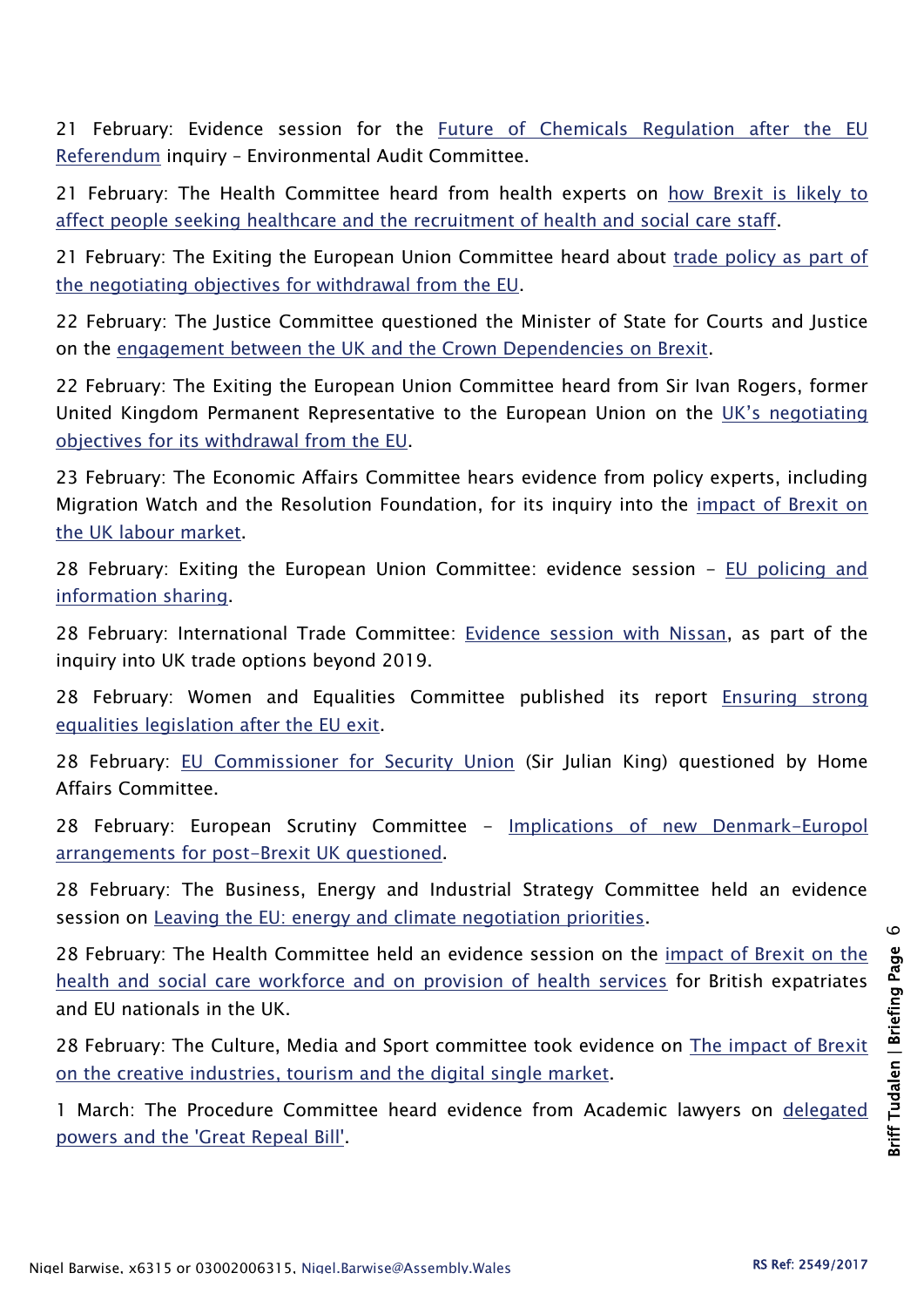7 March: The Exiting the European Union Committee will hear from Mark Drakeford AM, Cabinet Secretary for Finance and Local Government.

8 March: The European Scrutiny Committee will hold an evidence session with George Eustice MP, Minister of State for Agriculture, Fisheries and Food.

8 March: The Work and Pensions Committee will hold an evidence session on [Brexit and](http://www.parliament.uk/business/committees/committees-a-z/commons-select/work-and-pensions-committee/inquiries/parliament-2015/inquiry2/)  [labour market policy.](http://www.parliament.uk/business/committees/committees-a-z/commons-select/work-and-pensions-committee/inquiries/parliament-2015/inquiry2/)

#### House of Lords

The House of Lords European Union Committee and its six Sub-Committees is undertaking a "[co-ordinated series of inquiries](http://www.parliament.uk/business/committees/committees-a-z/lords-select/eu-select-committee-/news-parliament-2015/co-ordinated-inquries-launch/) into the key issues that will arise in the forthcoming negotiations on Brexit".

8 February: [First reading](https://hansard.parliament.uk/Lords/2017-02-08/debates/7E664D18-8D9A-444C-AAD0-805819F016C0/EuropeanUnion(NotificationOfWithdrawal)Bill) of the European Union (Notification of Withdrawal) Bill.

9 February: A question on [Brexit: Consumer Rights Policy;](https://hansard.parliament.uk/Lords/2017-02-09/debates/05AA94DA-F978-408C-9000-DA27480E73EA/BrexitConsumerRightsPolicy) and a debate on the European [Union Committee Report -](https://hansard.parliament.uk/Lords/2017-02-09/debates/7BF217BD-E8A3-4D81-B703-3A1C00C10450/BrexitFinancialServices(EuropeanUnionCommitteeReport)) Brexit: Financial Services.

European Union (Notification of Withdrawal) Bill: [Second Reading on 20 February,](https://hansard.parliament.uk/Lords/2017-02-20/debates/30224DBB-4C77-4D65-A591-699EB7F99981/EuropeanUnion(NotificationOfWithdrawal)Bill) in the [morning](https://hansard.parliament.uk/Lords/2017-02-21/debates/46EB543B-E68F-4017-BD7B-AFBF939A6089/EuropeanUnion(NotificationOfWithdrawal)Bill) and [afternoon and evening](https://hansard.parliament.uk/Lords/2017-02-21/debates/5061080A-55F6-4500-91D4-10EC50BBC33C/EuropeanUnion(NotificationOfWithdrawal)Bill) of 21 February, after which the Bill was committed to a committee of the whole house. 27 February: 1st [day of Committee Stage.](https://hansard.parliament.uk/Lords/2017-02-27/debates/E22CE0EF-FD2B-461D-97B8-871A1FCF87CE/EuropeanUnion(NotificationOfWithdrawal)Bill) The 2nd Committee Stage day was 1 March. The Report Stage and Third Reading is expected on 7 March.

2 March: Debate on the report from the EU Committee - Brexit: the options for trade.

8 February: The fourth meeting of the [Informal Brexit Liaison Group,](http://www.parliament.uk/business/committees/committees-a-z/lords-select/liaison-committee/news-parliament-2015/fourth-brexit-liaison-group-meeting-080217/) set up by the House of Lords Liaison Committee, was held.

8 February: The Constitution Committee took evidence from the [Shadow Leader of the House](http://www.parliament.uk/business/committees/committees-a-z/lords-select/constitution-committee/news-parliament-2015/smith-newby-evidence/)  [of Lords, and the Leader of the Liberal Democrats in the House of Lords.](http://www.parliament.uk/business/committees/committees-a-z/lords-select/constitution-committee/news-parliament-2015/smith-newby-evidence/) The Committee examined how Parliament delegates powers to the Government and considered the use of these powers in the context of the Great Repeal Bill.

8 February: The EU External Affairs Sub-Committee held an evidence session with ministers Lord Bridges of Headley MBE and Lord Price CVO as part of its inquiry Brexit: future trade in [goods between the UK and the EU.](http://www.parliament.uk/business/committees/committees-a-z/lords-select/eu-external-affairs-subcommittee/news-parliament-2015/brexit-trade-ministers-evidence/)

8 February: The EU Energy and Environment Sub-Committee questioned farmers and food processing organisations on the [implications of Brexit for agriculture.](http://www.parliament.uk/business/committees/committees-a-z/lords-select/eu-energy-environment-subcommittee/news-parliament-2015/brexit-agri-supply-chain/)

14 February: The EU Energy and Environment Sub-Committee published its report which highlights key actions that will be needed to ensure environmental protections are not [eroded](http://www.parliament.uk/business/committees/committees-a-z/lords-select/eu-energy-environment-subcommittee/news-parliament-2015/brexit-env-cc-rpt/) as a result of Brexit.

21 February: The EU Select Committee heard evidence from academics for the inquiry [Brexit:](http://www.parliament.uk/business/committees/committees-a-z/lords-select/eu-select-committee-/news-parliament-2015/brexit-devolution-academics-evidence/)  [devolution.](http://www.parliament.uk/business/committees/committees-a-z/lords-select/eu-select-committee-/news-parliament-2015/brexit-devolution-academics-evidence/)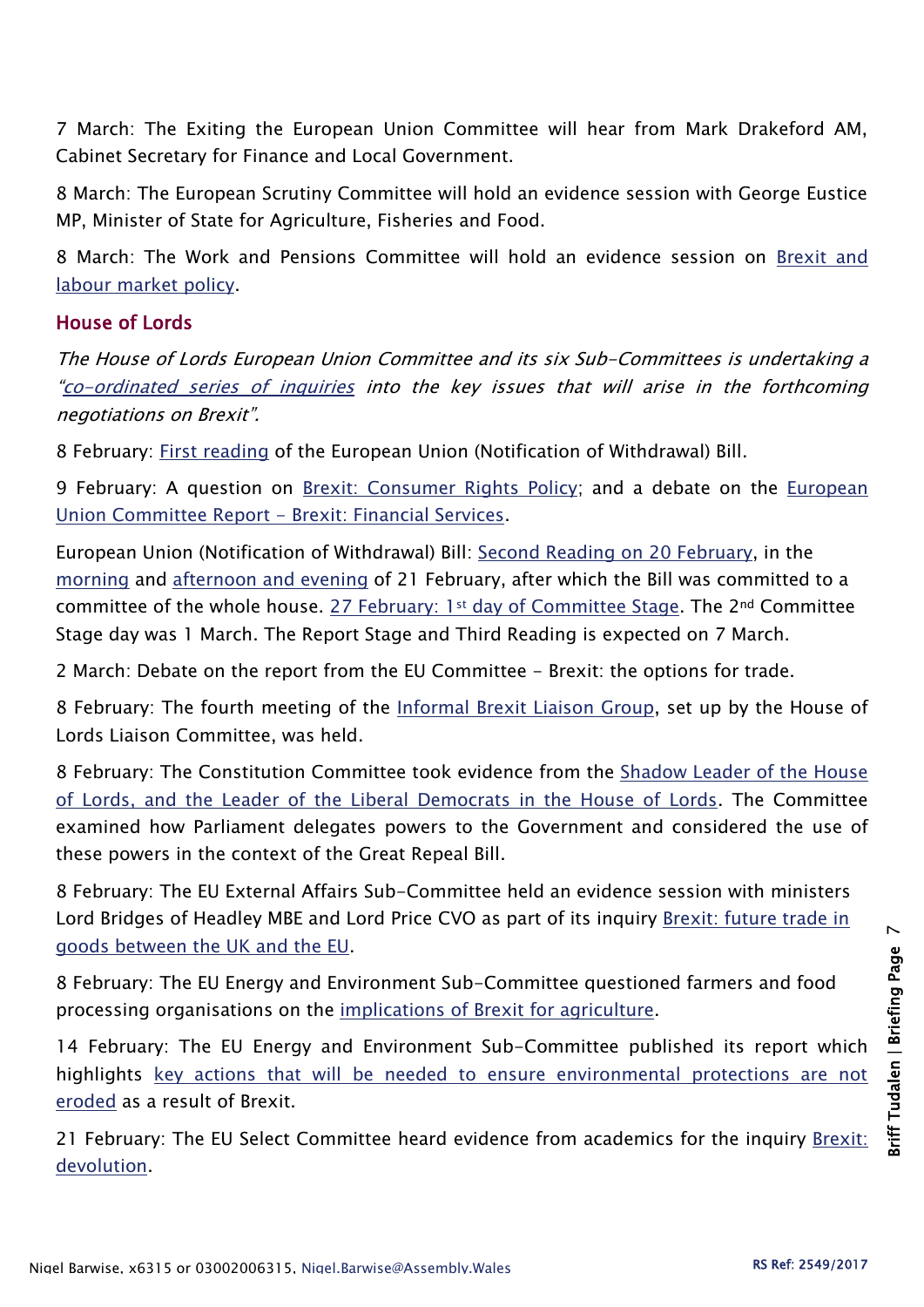22 February: The EU Energy and Environment Sub-Committee questioned experts on conservation and the rural economy about the [implications of Brexit for public goods and](http://www.parliament.uk/business/committees/committees-a-z/lords-select/eu-energy-environment-subcommittee/news-parliament-2015/brexit-agri-public-goods/)  [agriculture.](http://www.parliament.uk/business/committees/committees-a-z/lords-select/eu-energy-environment-subcommittee/news-parliament-2015/brexit-agri-public-goods/)

23 February: Economic Affairs Committee: [Migration Watch gave evidence on immigration](http://www.parliament.uk/business/committees/committees-a-z/lords-select/economic-affairs-committee/news-parliament-2015/migration-watch-evidence-session/)  [and jobs after Brexit.](http://www.parliament.uk/business/committees/committees-a-z/lords-select/economic-affairs-committee/news-parliament-2015/migration-watch-evidence-session/)

28 February: Economic Affairs Committee: [Evidence Session on Brexit and the Labour Market.](http://www.parliament.uk/business/committees/committees-a-z/lords-select/economic-affairs-committee/)

1 March: The EU Energy and Environment Sub-Committee questions the UK's Chief Veterinary Officer about the [implications of Brexit for animal health and animal welfare.](http://www.parliament.uk/business/committees/committees-a-z/lords-select/eu-energy-environment-subcommittee/news-parliament-2015/brexit-agri-cvo/)

1 March: The EU Home Affairs Sub-Committee took evidence from lawyers and academics on the [EU data protection Directive and Regulation,](http://www.parliament.uk/business/committees/committees-a-z/lords-select/eu-home-affairs-subcommittee/news-parliament-2015/lawyers-academics-data-protection/) the EU-US Privacy Shield and the EU-US Umbrella Agreement.

# 5. Scotland

## Scottish Parliament

7 February: A debate on [Withdrawal from the European Union \(Article 50\).](http://www.parliament.scot/parliamentarybusiness/report.aspx?r=10779&i=98818)

9 February: The Culture, Tourism, Europe and External Relations Committee considered [Brexit with academics,](http://www.parliament.scot/parliamentarybusiness/report.aspx?r=10790&i=98909) including trade deals, agriculture and fisheries funding and powers, and the Barnett formula.

28 February: [Debate on the Economic Impact of Leaving the European Union,](http://www.parliament.scot/parliamentarybusiness/report.aspx?r=10811&i=99042) the report of the Economy, Jobs and Fair Work Committee.

### Scottish Government

7 February: [Scottish Parliament opposes beginning of process to withdraw from EU;](http://news.gov.scot/news/article-50-bill) [First](http://news.gov.scot/news/future-of-farming)  [Minister updates farmers on approach to Europe.](http://news.gov.scot/news/future-of-farming)

8 February: [Scotland's views must feature in Article 50 letter](http://news.gov.scot/news/scotlands-views-must-feature-in-article-50-letter).

12 February: [Call for united \[devolved administration\] position on Brexit rural issues.](http://news.gov.scot/news/call-for-united-position-on-brexit-rural-issues)

19 February: [Scottish rural funding confirmed, but €4.6 billion support under threat by a](http://news.gov.scot/news/scottish-rural-funding-confirmed)  ['hard Brexit'](http://news.gov.scot/news/scottish-rural-funding-confirmed).

23 February: ["Urgent answers needed" on powers, farming, fisheries and environment](http://news.gov.scot/news/brexit-meeting-update); UK [Government urged to protect status of EU staff in Scottish universities;](http://news.gov.scot/news/eu-staff-in-higher-education) [Uncertainty for third](http://news.gov.scot/news/third-sector-vital-to-eu-stability)  [sector in light of Brexit.](http://news.gov.scot/news/third-sector-vital-to-eu-stability)

# 6. Northern Ireland

# Northern Ireland Assembly

The election to the Assembly was held on 2 March.